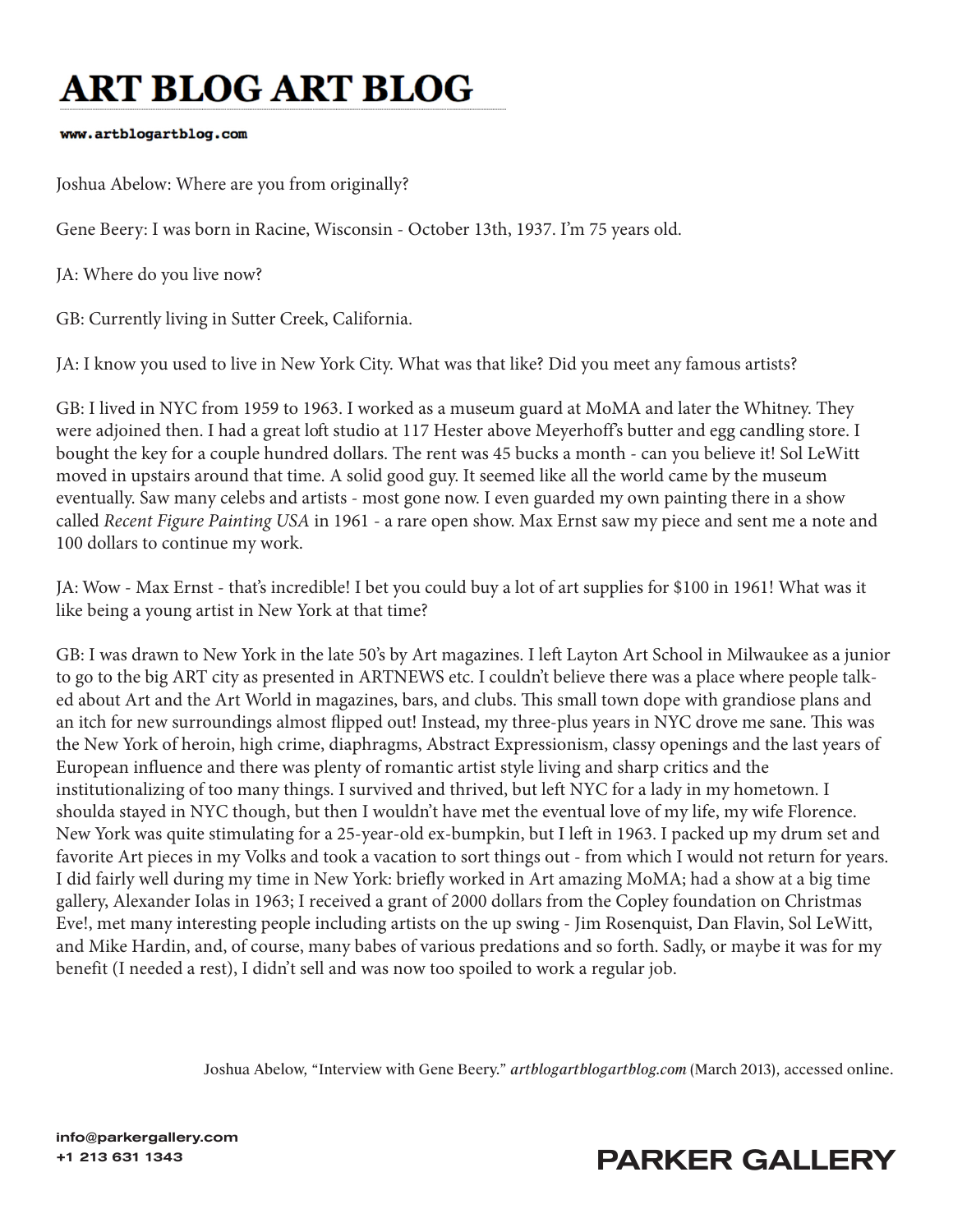### JA: What was your show at Alexander Iolas like?

GB: Iolas was a gallery that exhibited and was associated with European Surrealists like Man Ray, Duchamp, Max Ernst and some Americans, CPLY, Stevenson, Pfriem and others. I got this show there through my participation in the "Figure..." show at the MoMA. My show was received well, though I don't remember more than a paragraph of a review in ARTNEWS. No sales, but Duchamp gave me fine after-dinner cigar at Bill and Noma Copley's home. The show was black and whites and figures in gold and silver with text. Algus Greenspon gallery has documentation on that period.

### JA: Do you ever miss it here?

GB: Well, it is a different New York now. For me what is past is past - unique and instructive - hedonistic and aesthetic and etc. Now, I love my rural life in the Sierra Foothills in California, but I'm always ready for a trip to New York. If someone buys the tickets! The best "Eyes'' are there as well as history, and moolah!

JA: I know you did some shows with Mitchell Algus before he joined forces with Amy Greenspon in 2010, right? I didn't become aware of your work until somewhat recently via the Internet. How did Mitchell discover your work and how many shows did you do with him?

GB: Mitchell says he saw a work of mine at the Wadsworth, was impressed and contacted Andrea Miller-Keller who turned him onto myself. Mitchell saved my retreated ego and gave me a show at his Thompson Street gallery - sold a few and got excellent reviews. Both shows there went well, but were cautiously received. The dates of these exhibits elude me. Word works only, some large and many in color. Some good sales.

JA: There's an excerpt from a letter you wrote to Andrea Miller-Keller dated 1979 in the press section on the Algus Greenspon website that I think is great:

"...or was it trying to find out just what Art was by throwing out everything and starting over from the idea on up...not worrying about hard edges or painterly edges because the ideas were coming so fast I wanted to get them down before they slipped away or I got a better idea. With just words, realizing the graphic interest was there - in the background of course in the sense that the letters could be viewed up close or paintings hung upside down for someone who said they are too simple...I also was disappointed nobody else had the 'fun' I did with these paintings...looking back, maybe it is or was neurologically difficult to view symbols or words as Art because of the functioning of the different halves of the brain. You know the right half is nonverbal and aesthetic, the left symbol using and analytical. It might be difficult to synthesize a leap where the word works as art - of course look at Chinese ideograms or calligraphy. They do it...Anyway, you can see I'm still working with words (books lately) mainly because as I told you I got to the point where the most original thing for me to do was to contin-ue to do what I was doing - and isn't that what Art is all about - to do what you think you should in the spirit of freedom, keeping in mind it's nice to find agreement and that the products or actions have some human benficence."

JA: Have you always made text based work?

Joshua Abelow, "Interview with Gene Beery." *artblogartblogartblog.com* (March 2013), accessed online.

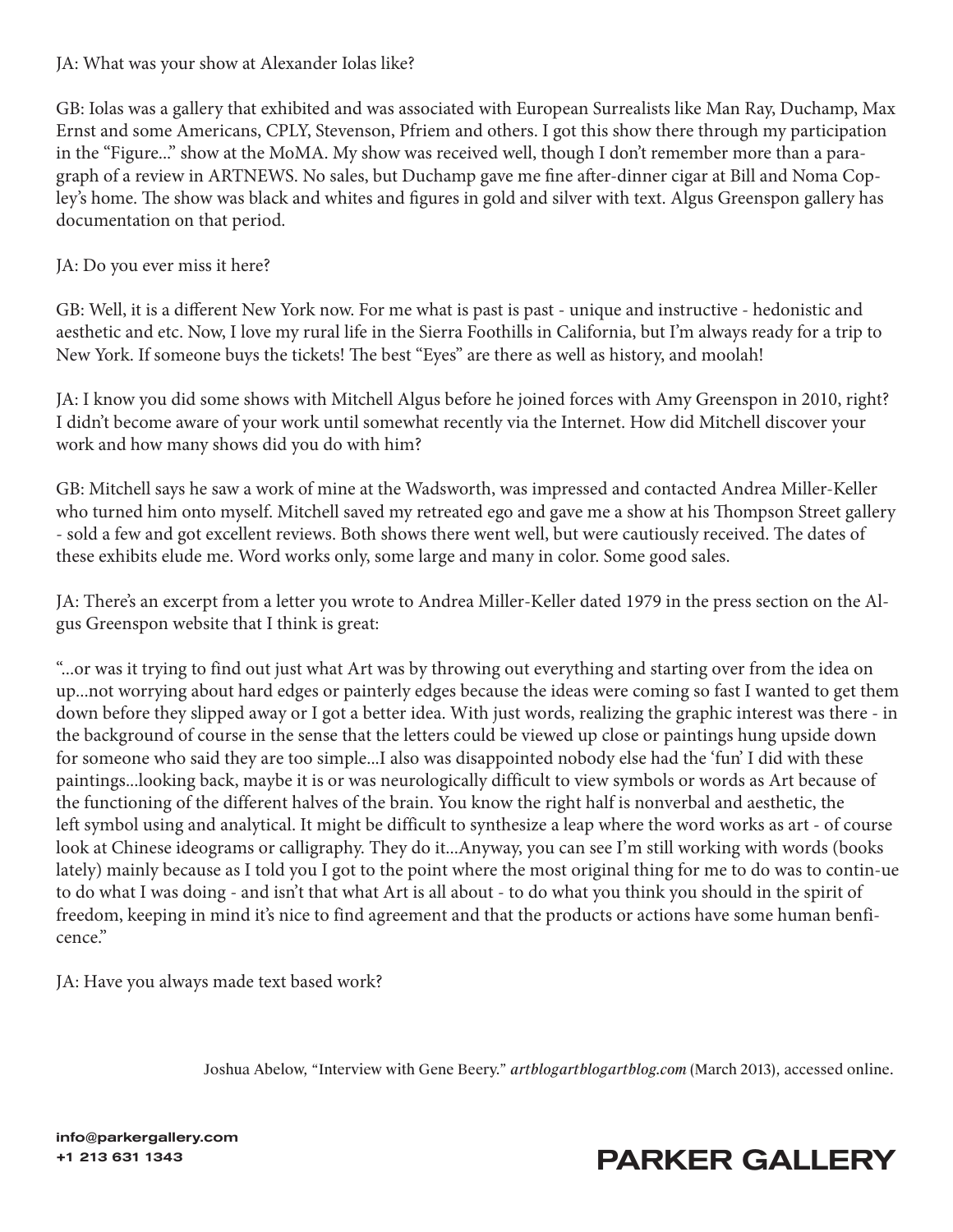GB: No, I picked that up while guarding paintings at MoMA. I noticed Art viewers were very interested in paintings with scraps of text, newspapers, notes like that. So I thought I'd add some text to my otherwise imagistic work. Words are a tool of the visual art experience; see Balzac, Magritte, Stuart Davis, etc. Eventually, I became interested in signs and their content in everyday society and tried to uptone the meanings to some kind of poetry.

JA: Do you remember the first word painting you ever made?

GB: I'm sure the first word painting I made was text on an image - likely a female figure. I have always wanted to be original in my art and ended up doing text pieces because nobody else was - then.

JA: To me, your work feels fresh and contemporary - it's hard to believe some of this stuff was made decades ago. How long have you been making art?

GB: I have been conscious of doing Art since I was in second grade (I'm finally in third grade, Ha!). I did profiles instead of front view stick figures. I also drew a lot of army tanks and airplanes and war scenes like other boys in my class. The Second World War was on, we were good citizens. Creating Art has always been the frosting on the nourishing cake in my imperfect/perfect existence.

JA: Do you spend a lot of time on the Internet looking at art?

GB: I am a fan of ART BLOG ART BLOG.

JA: Thank you. ABAB is a fan of Gene Beery. Do you have any favorite artists or writers or other points of inspiration?

GB: I think we are subconsciously influenced by other Artist's efforts. I have always admired Frans Hals, Matisse, Magritte and Ergg the cave wall painter. Sol LeWitt is also a very admirable Artist and person as well as all of those who worked and are working that I haven't mentioned including yourself plus all of the Zen writers and Lao Tzu.

JA: I know you're married and I think you have kids. What do they think of your work?

GB: My wife Florence and I have five children, Teresa, Pamela, Elizabeth, James, and Mary. All of their homes exhibit my art. Florence has always backed me up in my artist's vocation without competing and with a real gift for listening. We have 13 grandkids and 5 great grand kids.

JA: They are all very lucky to have your work in their homes. I have three of your paintings in my home and they bring me a lot of joy. My favorite is the one that reads: "DOWN WITH YOUR ART!" That one really makes me happy.

GB: Thank You, I just hope it isn't my ART that is down - Ha! - a nice open-ended universal piece! Part of Art as conscious of itself. It's not yours either!

Joshua Abelow, "Interview with Gene Beery." *artblogartblogartblog.com* (March 2013), accessed online.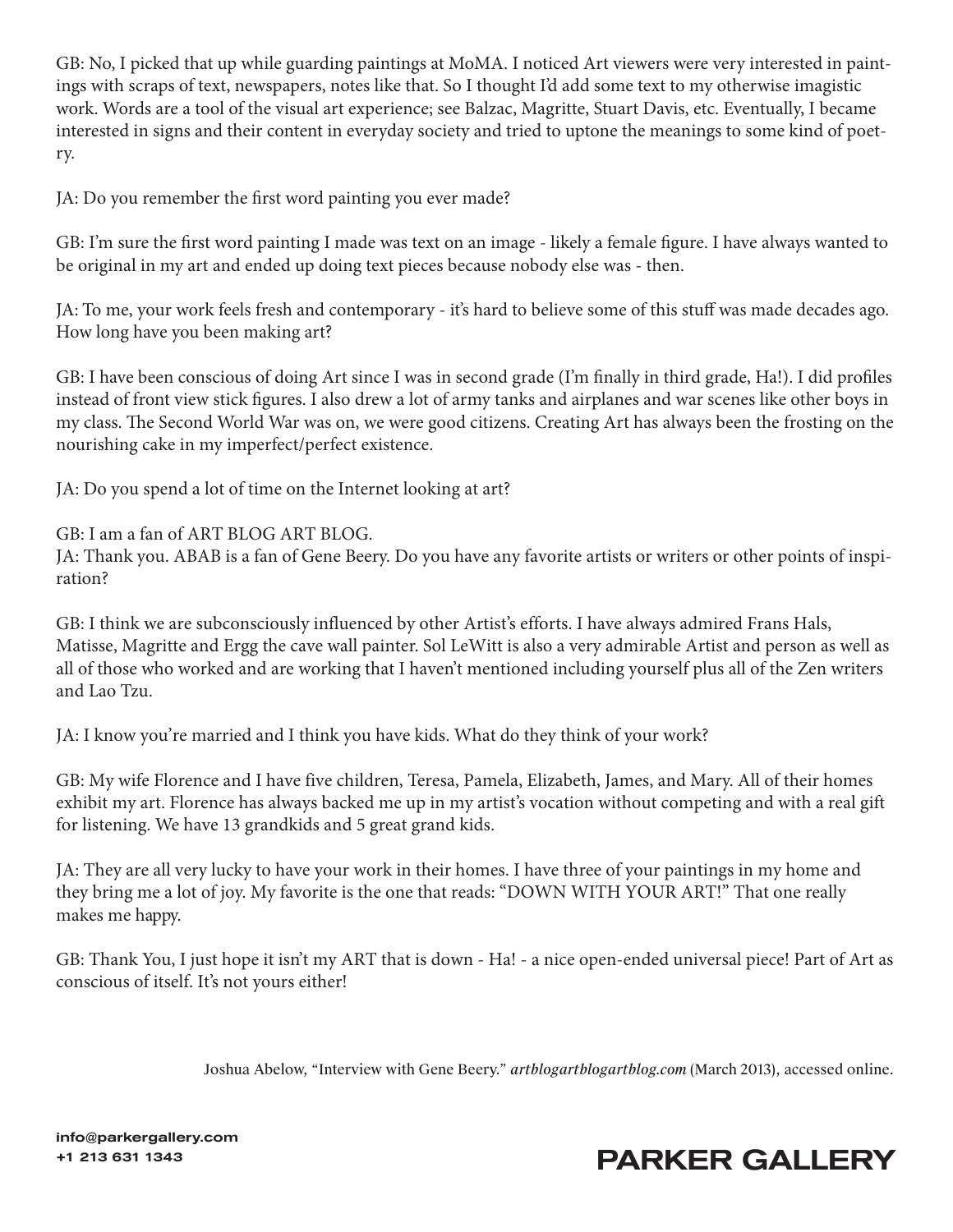JA: It's the voice of our critics! Haha! Do you have a favorite color?

GB: I like them all but Mauve has a deep complexity I like.

JA: At some point you stopped using color and decided to just paint words in black on white canvas. Is that right?

GB: General expedience was my motive. At one time I imagined I should be in a hurry to get all of my ideas realized and black and white was least expensive and I thought more noticeable than the over stimulating blast of color we find ourselves swimming in in our culture. I still think in color in photography.

JA: Do you think of yourself as a conceptual painter?

GB: I think of myself as a Folk Artist for a Folk without Folk Art (although, now the electronic toys are kind of Folk Artiness). I'm not a total Idea guy - I like to do Ideas though that can expand human choices for Behavior and Living - a new way of seeing Life and Art and getting some joy out of them on this tough planet (I guess that eliminates the electronic toys). Humor is a good part of my shtick.

JA: I love all the weird photographs with text you have been emailing me for the past couple of months. How do those come about?

GB: I see Art everywhere like many of us. I like to grab it and Art it with captioned or not photos.

JA: A few weeks ago you sent me a short story about a six-legged dog named POUNDO who can "run as fast as the speed of light." That was fun to read. Do you write a lot of short stories?

GB: Well, I do some writing - a story or two or a humorous paragraph or short story. I also have dabbled in spurious music, videos and comedy skits. Poundo is in the works. Eric Ginsburg is illustrating.

JA: Sounds great. I'm looking forward to seeing that. Have you ever exhibited music or video in New York?

GB: I also have done Artist's books, YouTube videos, a Music CD, and several Comedy CDs available through Algus Greenspon Gallery.

JA: In the early 60's you said you wanted to find out what art was by "throwing out everything and starting over from the idea on up." That's a very interesting idea. Can you tell us a little more about that? Any closing thoughts?

GB: I can tell you that since then I've found out that starting from rock bottom with Art is a charming simplification. I've learned that Art is much bigger than that, complex, ever re-forming, and probably of an unknowable, bottomless nature. I'm still pleasurably whacking away at it. So do what you like Artists! Expand the definition of Art! I do like the connection of Art to Beauty and Eros. Art continues to make Artists. Details available in my artworks. Gene B. Beery.

Joshua Abelow, "Interview with Gene Beery." *artblogartblogartblog.com* (March 2013), accessed online.

info@parkergallery.com